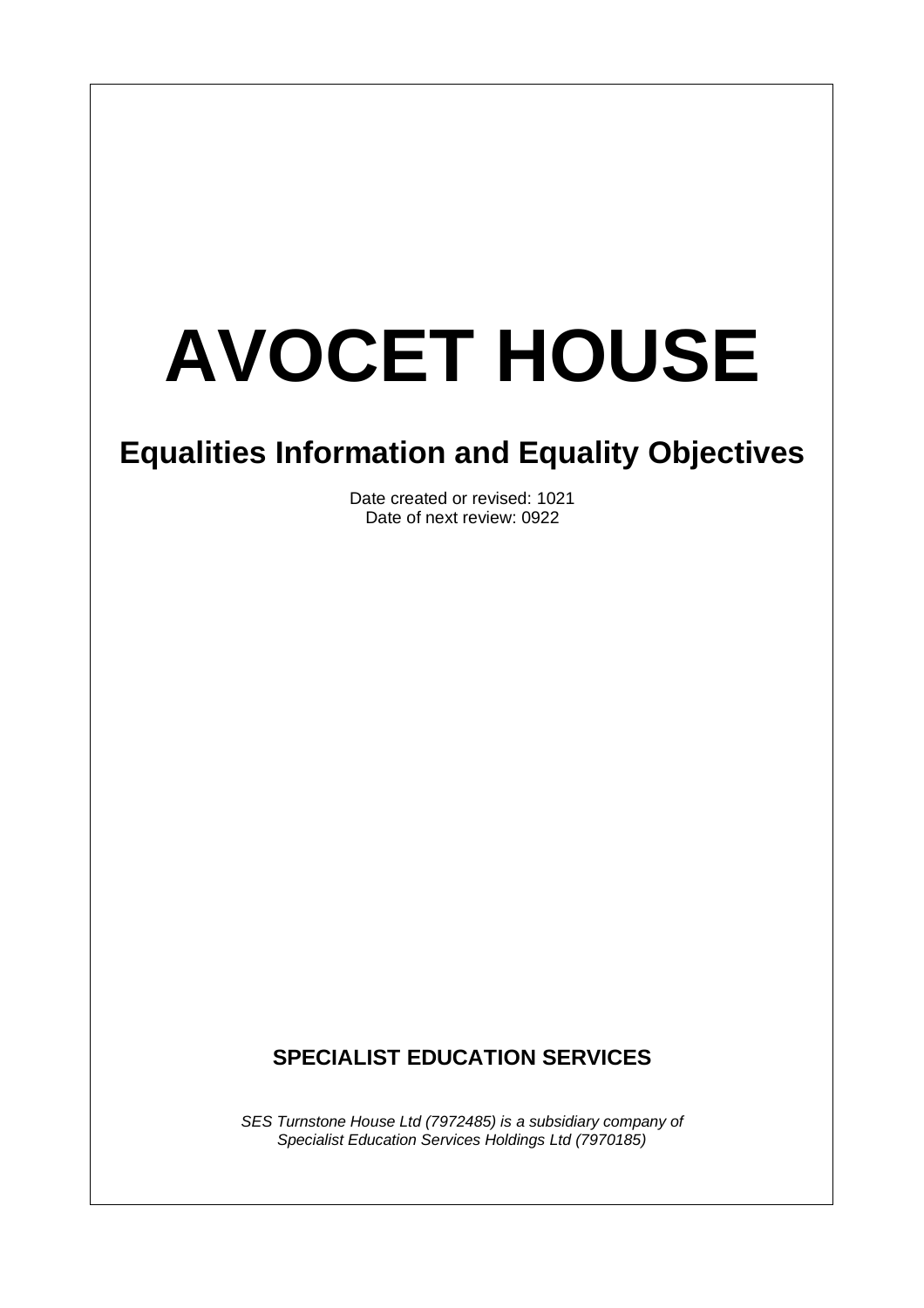#### **CONTENTS**

#### 1 INTRODUCTION

#### 2 EQUALITIES INFORMATION

- 2.1 Age
- 2.2 Disability
- 2.3 Gender
- 2.4 Ethnicity
- 2.5 Religion And Belief
- 2.6 Sexual Orientation
- 2.7 Gender Reassignment
- 2.8 Equal Opportunity Incidents
- 3 OBJECTIVES
- 4 PUBLICATION
- 5 REVIEW

This document is meant to be clear and simple, and is in line with DfE Non-Statutory Guidance issue in May 2014, "The Equality Act 2010 and Schools: Departmental advice for school leaders, school staff, governing bodies and local authorities"

It must be read in conjunction with the SES Equality and Diversity Policy and Practice document.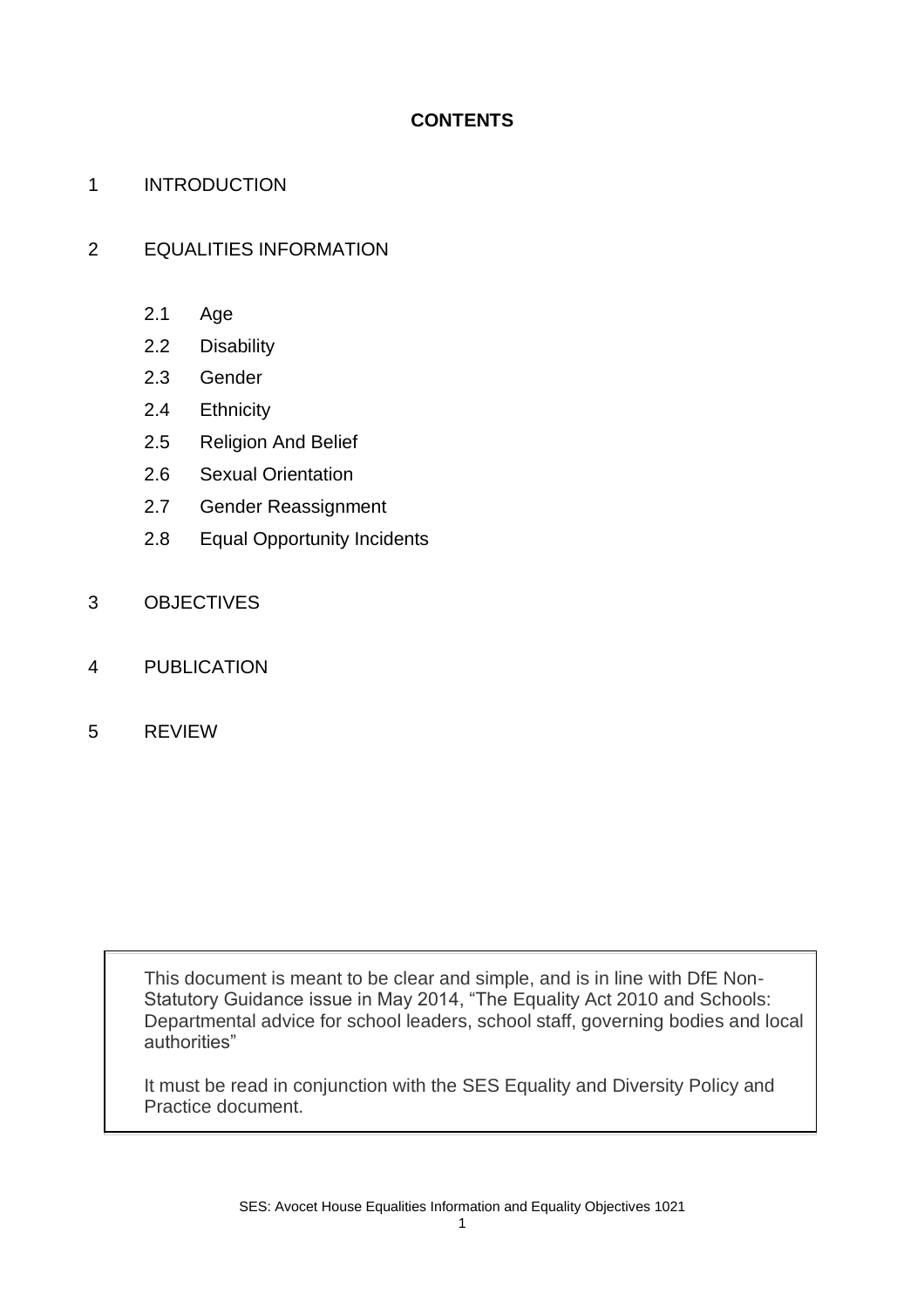#### **1 INTRODUCTION**

The **Public Sector Equality Duty** requires us to publish information about Equalities.

The **Equality Act 2010** clearly states that the following groups must be taken into account. People identified in the following groups are considered to have a protected characteristic.

#### **Protected Characteristics – school must take into account when publishing information**

- Disability
- Sex (gender)
- Race (ethnicity)
- Pregnancy and Maternity
- Religion and Belief
- Sexual Orientation
- Transgender

The information we publish and analyse must be clearly linked to the three aims (General Duties) of the Public Sector Equality Duty. General Duties are the things that schools aim to achieve.

#### **General Duties**

The three aims of the Public Sector Equality Duty (PSED) are to:

- Eliminate unlawful discrimination, harassment and victimisation and other conduct prohibited by the Act.
- Advance equality of opportunity between people who share a protected characteristic and those who do not.
- Foster good relations between people who share a protected characteristic and those who do not.

#### **Specific Duties**

Publish information to demonstrate how we are complying with the PSED

#### **Equality Objectives**

To prepare and publish equality objectives.

Much of the information and analysis will relate to the school improvement plan, evaluations and student data – this information is used to improve education for all children and young people in the school.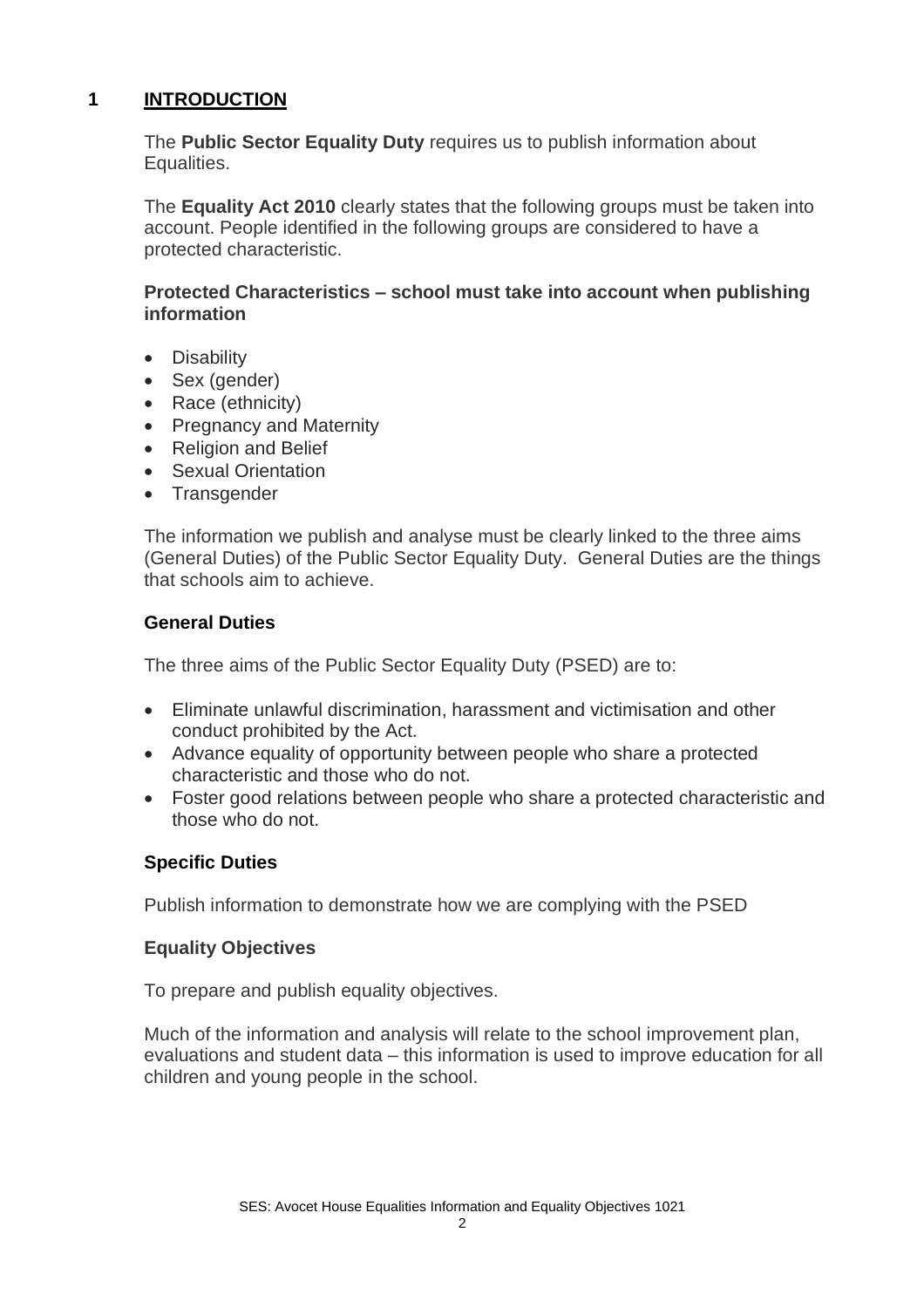#### **2 EQUALITIES INFORMATION (At the time of publication)**

#### 2.1 AGE

| Age                 | 11yrs | 12 yrs | 14 yrs | 16yrs | 18yrs |
|---------------------|-------|--------|--------|-------|-------|
| No. of young people |       |        |        |       |       |

#### 2.2 DISABILITY

All children and young people have Educational, Health and Care Plans, primarily defined as complex social, emotional and mental health difficulties. There may well be other diagnosed learning needs as secondary components of the EHCP for individual students.

#### 2.3 GENDER

There are a mix of female and male children and young people admitted to Avocet House

#### 2.4 ETHNICITY

| Type                | <b>White British</b> | Mixed | Race |
|---------------------|----------------------|-------|------|
| No. of young people | b                    |       |      |

#### 2.5 RELIGION AND BELIEF

| Type                | Christian - CoE |
|---------------------|-----------------|
| No. of young people | ิค              |

#### 2.6 SEXUAL ORIENTATION

No data is collected or held by the school about the sexual orientation of students or staff, unless specifically requested.

#### 2.7 GENDER REASSIGNMENT

No data is collected or held by the school about gender reassignment in the student population, unless specifically requested.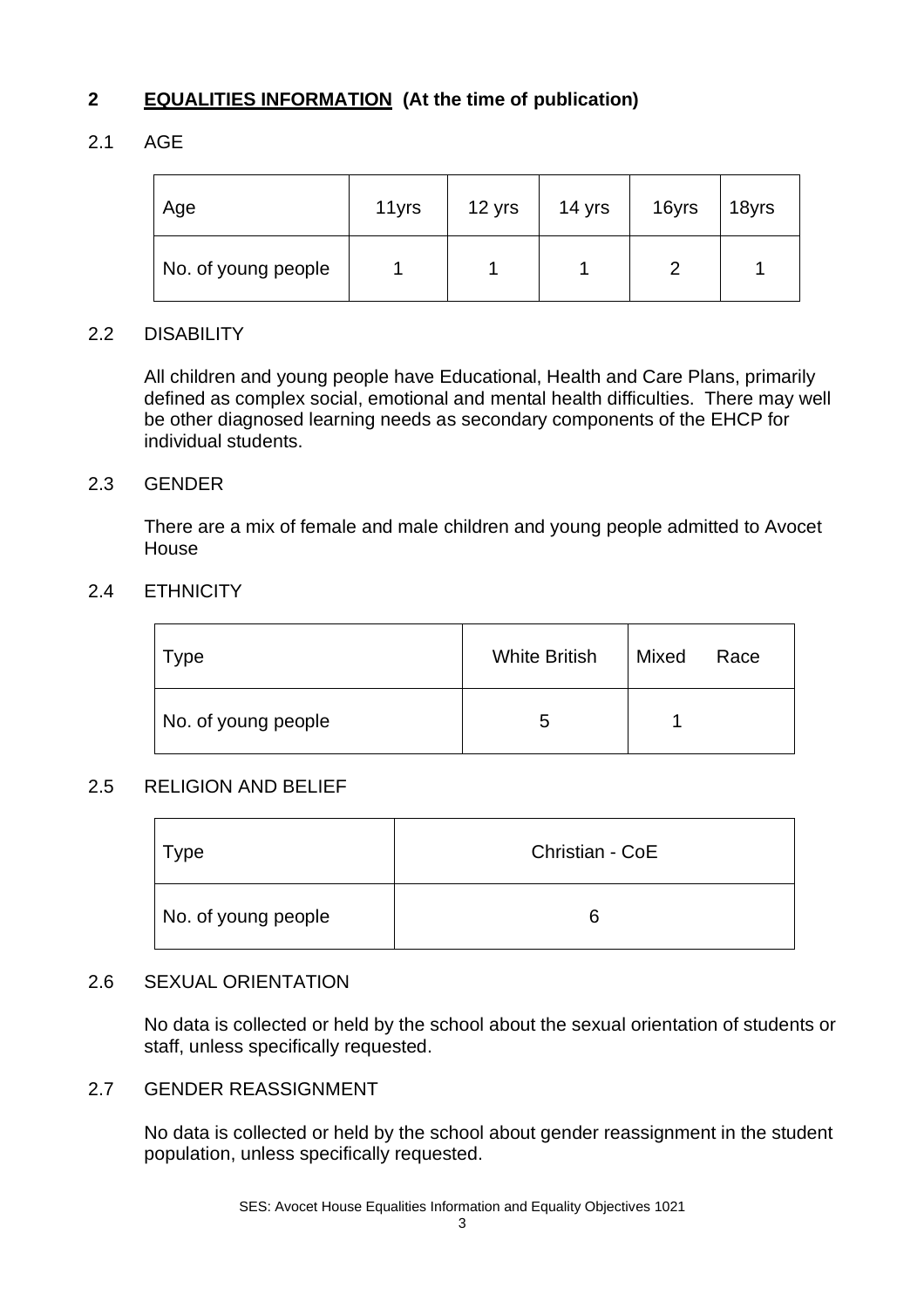#### 2.8 EQUAL OPPORTUNITY INCIDENTS

The school records and acts upon all incidents that contravene its Equal Opportunity Policy.

There have been no bullying or racist incidents recorded across this time.

#### **3 OBJECTIVES**

We believe that the PSED aims restated below are synonymous with our wider aims and objectives, which underpin our annual detailed development planning and the construction of the Avocet House Development Plan.

- Eliminate unlawful discrimination, harassment and victimisation
- Advance equality of opportunity between people
- Foster good relations between people

Each year at the revision of the previous development plan a thorough evaluation is completed. This evidence and analysis helps determine subsequent planning and hence how we decide on objectives for the following year.

Please read the Avocet House Development Plan 2021 to 2023.

#### **4 PUBLICATION**

Key documentation (hard copies) are made available to parents/carers, social workers and local authority representatives as part of the admission process for a child. These will always be renewed upon request or when there is a change of social worker. Access to other documents is available by application to the office during the normal working day.

Virtually all our documentation is available as a download from our website.

We are particularly required to bring the availability of certain documentation to your notice:

- 1 Particulars of the curriculum Curriculum Intent Statement Subject Policy and Practice Documents
- 2 Policies relating to: Admissions **Bullving** Safeguarding and Child Protection Health and Safety Promotion of Good Behaviour and Sanctions

SES: Avocet House Equalities Information and Equality Objectives 1021